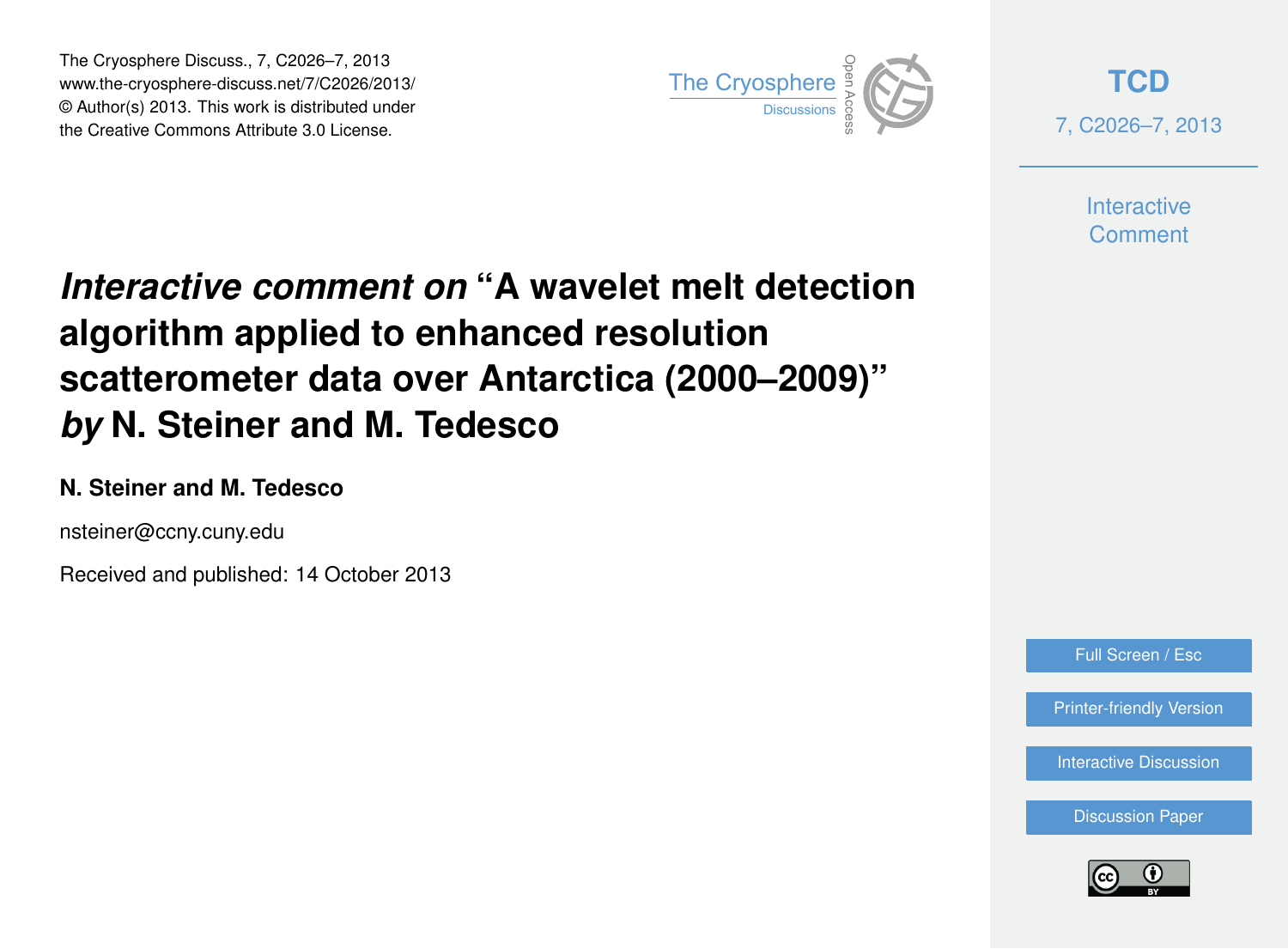## **Referee Suggestions 1 (RS1)**

*The discussion of the SAM seems out of place and does not really contribute to the findings. If SAM were linked directly to melt duration or onset, it might be more relevant to the discussion, but that appears quite difficult to accomplish. I recommend that section 4.3 be removed from the manuscript.*

#### **Authors Response 1 (AR1)**

We removed this section, as suggested.

#### **RS2**

*The authors state that they use no a-prior information, such as statistically based thresholds (p. 2641, l.20). However, they do use thresholds within the wavelet methodology, such as reducing falsely classified events by creating a minimum threshold for Wsigma0(p. 2546, l. 8) and changing the minimum scale of WTMML (p. 2546, l. 18). I do no object to their choices, nor do I believe these choices diminish their results. However, these choices may affect the results in the same way that a temporal filter applied to a fixed threshold value affects the results. They may wish to acknowledge the affect of these choices and/or conduct a sensitivity analysis.*

# **[TCD](http://www.the-cryosphere-discuss.net)** 7, C2026–7, 2013

**Interactive Comment** 



[Printer-friendly Version](http://www.the-cryosphere-discuss.net/7/C2026/2013/tcd-7-C2026-2013-print.pdf)

[Interactive Discussion](http://www.the-cryosphere-discuss.net/7/2635/2013/tcd-7-2635-2013-discussion.html)

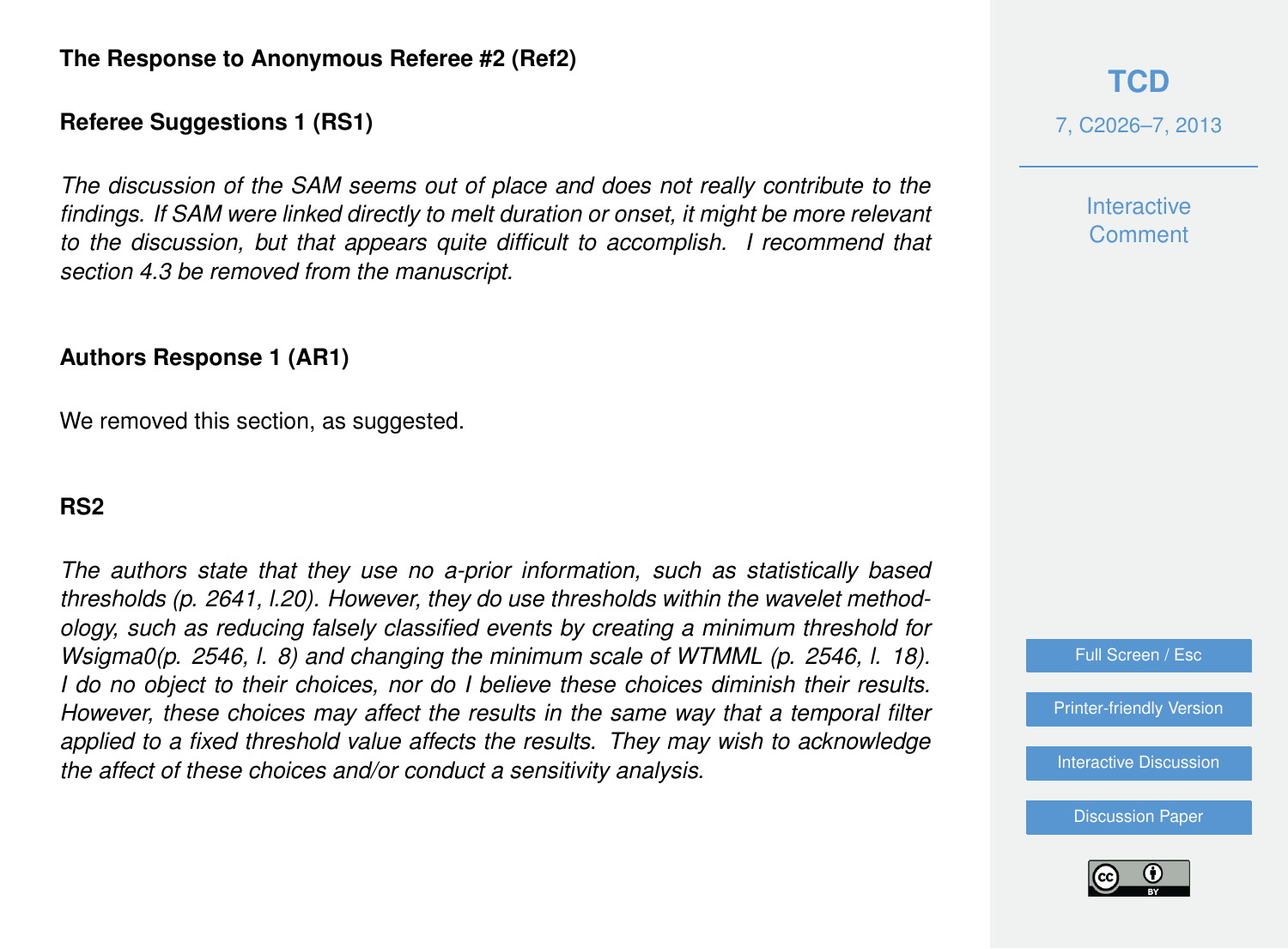The authors fully agree with Ref2 in that in selection of a minimum scale of WTMML is extremely important to multi-scale analysis as the determined nature of transitions will be relative to the scale over which they are observed. However, this choice will have direct influence on classification of the temporal characteristics of the measurement record (i.e. frequency), rather than magnitude. Do to the complexity in determining the expected temporal sensitivity of the CWT theoretically, we observe it through comparison with the FT3 method and find that this choice will generally limit the minimum detectable melting period to 6 days as indicated in Figure 6.

The choice of a minimum wavelet coefficient magnitude is generally used to separate changing snow conditions where melting does not occur on a seasonal basis and it was found that melting transitions produced Wf at lease an order of magnitude greater than snow-property related changes. We do not believe that this sensitivity analysis is necessary to include in this effort but may be appropriate in further algorithm development.

We do not use location specific a-priori information to judge the expected magnitude (edge strength) of melting events as in previous dynamic melt-detection approaches, rather the multi-scale characteristics of signal transitions are used to separate melting from non-melting events.

Based on the suggestions from Ref.2 we added more details in the discussion of apriori data (Section 2.1) and in the discussion of choices of minimum wavelet coefficient (Section 2.2).

# **[TCD](http://www.the-cryosphere-discuss.net)**

7, C2026–7, 2013

**Interactive Comment** 

Full Screen / Esc

[Printer-friendly Version](http://www.the-cryosphere-discuss.net/7/C2026/2013/tcd-7-C2026-2013-print.pdf)

[Interactive Discussion](http://www.the-cryosphere-discuss.net/7/2635/2013/tcd-7-2635-2013-discussion.html)

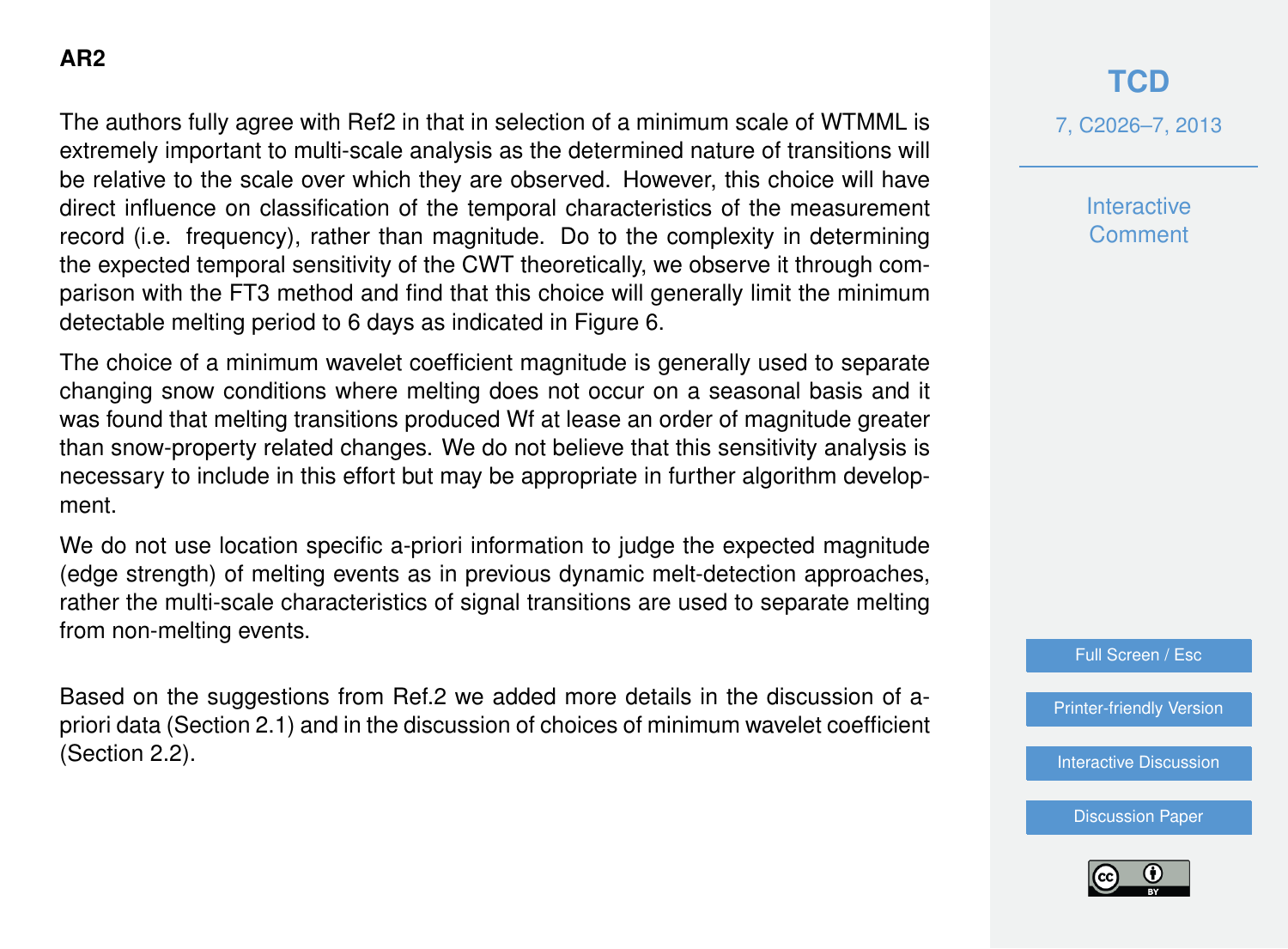*The authors chose a period of 6 hours of above freezing temperatures of AWS stations to indicate melt. Based on AWS data from Greenland, it appears shorter periods of melt can be detected by satellite, but it depends on the overpass time of the satellite. Perhaps the authors could comment whether the results would change if they used a different duration of >0C temperatures as a melt criterion for the AWS data.*

## **AR3**

The choice of a 6-hour threshold is primarily based on a multiple of the frequency of temperature measurement from the AWS data-record (3-hourly). The main motivation behind a multiple above zero measurement was to reduce the occurrence of a lowquality measurement triggering a false classification. We agree that a 3-hour abovezero measurement could produce melt, and that this is a possible source of falseclassification in our validation data-record. This question would be better addressed with more in-situ measurements, currently unavailable for this time-period of this study. Changes to this effect are added to Section (3.2)

#### **RS4A**

*The authors state that fluctuations in backscatter resulting from melt-refreeze events are a "weakness" of threshold methods (p. 2650, l. 29). If the fixed threshold value is correctly interpreting the surface as refrozen, is this really a weakness?*

## **[TCD](http://www.the-cryosphere-discuss.net)**

7, C2026–7, 2013

**Interactive Comment** 

Full Screen / Esc

[Printer-friendly Version](http://www.the-cryosphere-discuss.net/7/C2026/2013/tcd-7-C2026-2013-print.pdf)

[Interactive Discussion](http://www.the-cryosphere-discuss.net/7/2635/2013/tcd-7-2635-2013-discussion.html)

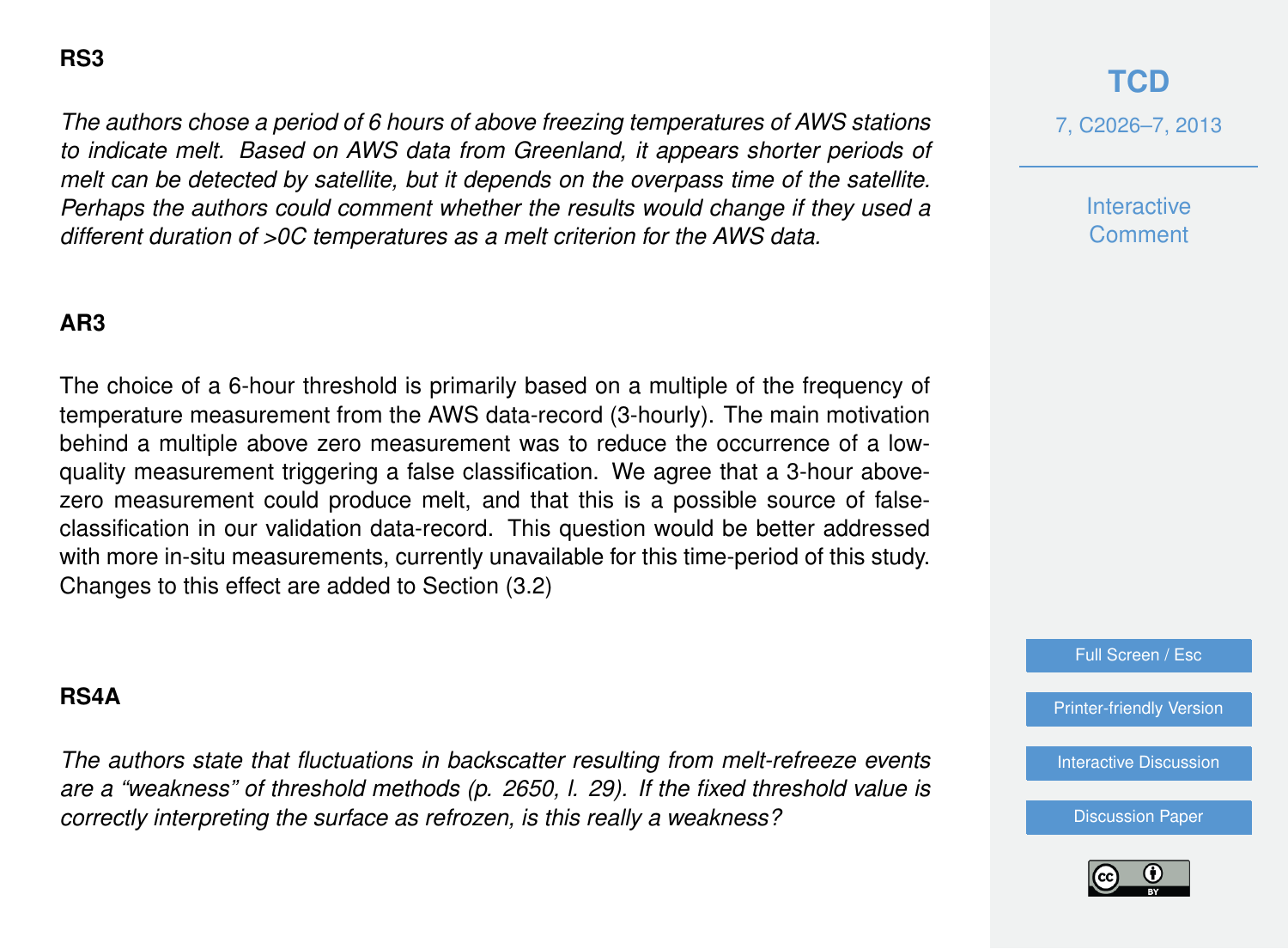## **AR4A**

In reference to (p. 2650, l. 29), we suggest that it is difficult to differentiate meltrefreeze cycles from signal noise when using a fixed threshold that does not separate the frozen and melting state in the presence of signal noise, which may be the case even with an ideal threshold value and is a potential weakness of a fixed threshold algorithm. In some cases these fluctuations in backscatter may be from frequent are truly melt-refreeze events. In this current study we find that we often do not have enough ground validation to differentiate one case from another. We also indicate that at least for the Pegasus South stations where the CWT shows good agreement with the AWS.

The manuscript has been changed so that this statement is communicated more clearly (Section 4.2).

## **RS4B**

*Further, why should these transient events be filtered (p. 2653, l. 23) if they are melt events? Later in the manuscript (p. 2652, l. 23), the authors note that much of the difference in the methods in the Antarctic Peninsula is due to these melt-refreeze events that occur before and after the persistent portion of the melt season. The authors indicate that CWT algorithm picks up only sustained events by design (p. 2655, l. 25).*

**[TCD](http://www.the-cryosphere-discuss.net)**

7, C2026–7, 2013

**Interactive Comment** 

Full Screen / Esc

[Printer-friendly Version](http://www.the-cryosphere-discuss.net/7/C2026/2013/tcd-7-C2026-2013-print.pdf)

[Interactive Discussion](http://www.the-cryosphere-discuss.net/7/2635/2013/tcd-7-2635-2013-discussion.html)

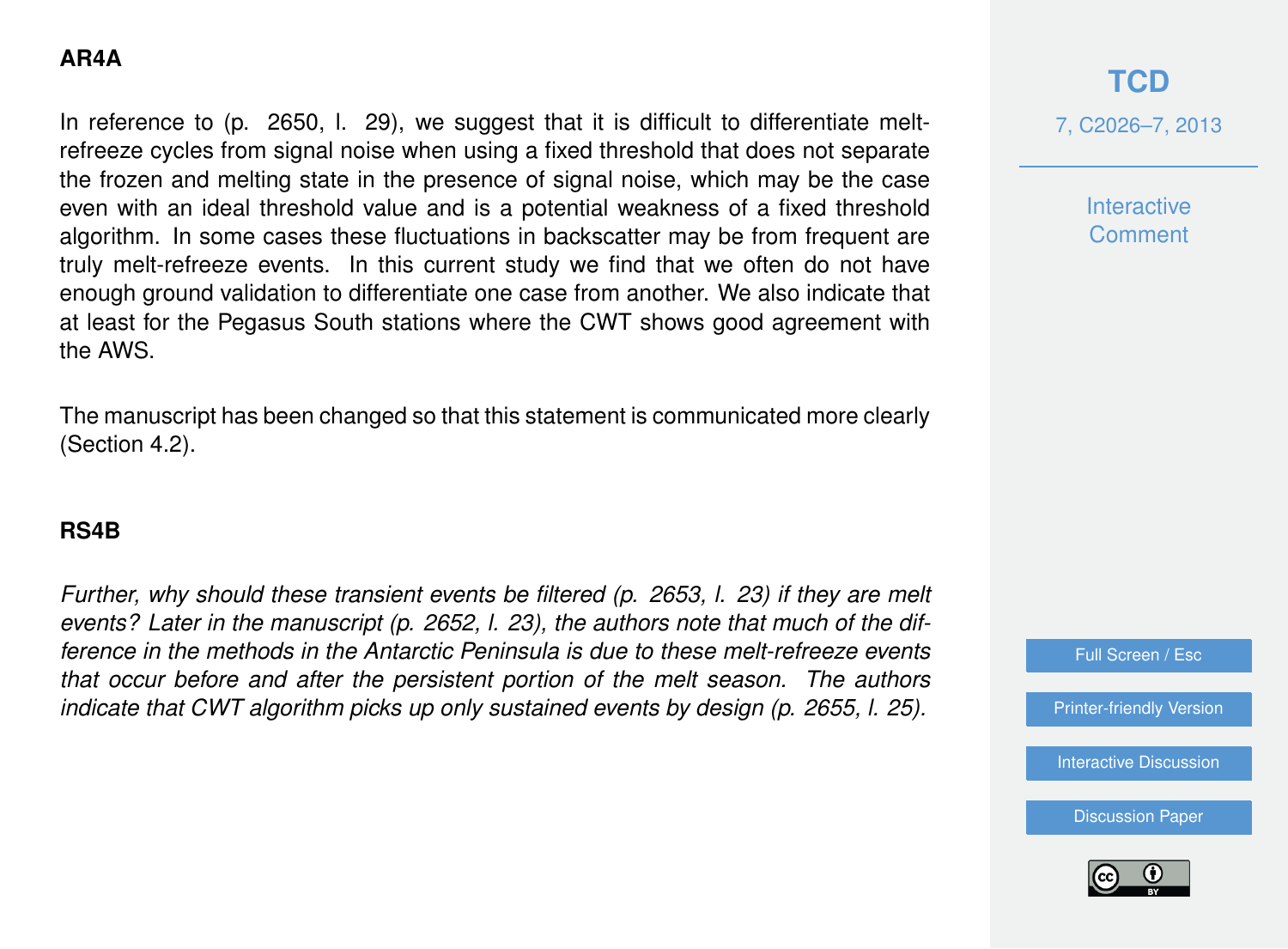## **AR4B**

We have indicated that short-duration melting in places like the Antarctic Peninsula can be differentiated from the persistent backscatter change using the CWT method. This may be a useful tool for various reasons: persistent melt may be a better indicator when comparing ice-sheet runoff as refreeze cycles are largely frozen in place, persistent melting will have a greater impact on ice-sheet densification as often there are intermittent precipitation events during melt/refreeze cycles, we would like to explore the relationship between persistent melting and changing climate conditions for the above reasons. It is the author's choice in this effort to remove these events from the melting record, however in future work it may be beneficial to include all melting or to study patterns in their occurrence since this is an option in the CWT classification.

#### **RS5**

*I recommend that the authors avoid the use of the word "accuracy" in this context (p. 2654, l. 18).*

#### **AR5**

Based on the suggestion from Red2, we substitute the word accuracy with agreement here and for other references. See current manuscript.

# **[TCD](http://www.the-cryosphere-discuss.net)**

7, C2026–7, 2013

**Interactive Comment** 

Full Screen / Esc

[Printer-friendly Version](http://www.the-cryosphere-discuss.net/7/C2026/2013/tcd-7-C2026-2013-print.pdf)

[Interactive Discussion](http://www.the-cryosphere-discuss.net/7/2635/2013/tcd-7-2635-2013-discussion.html)

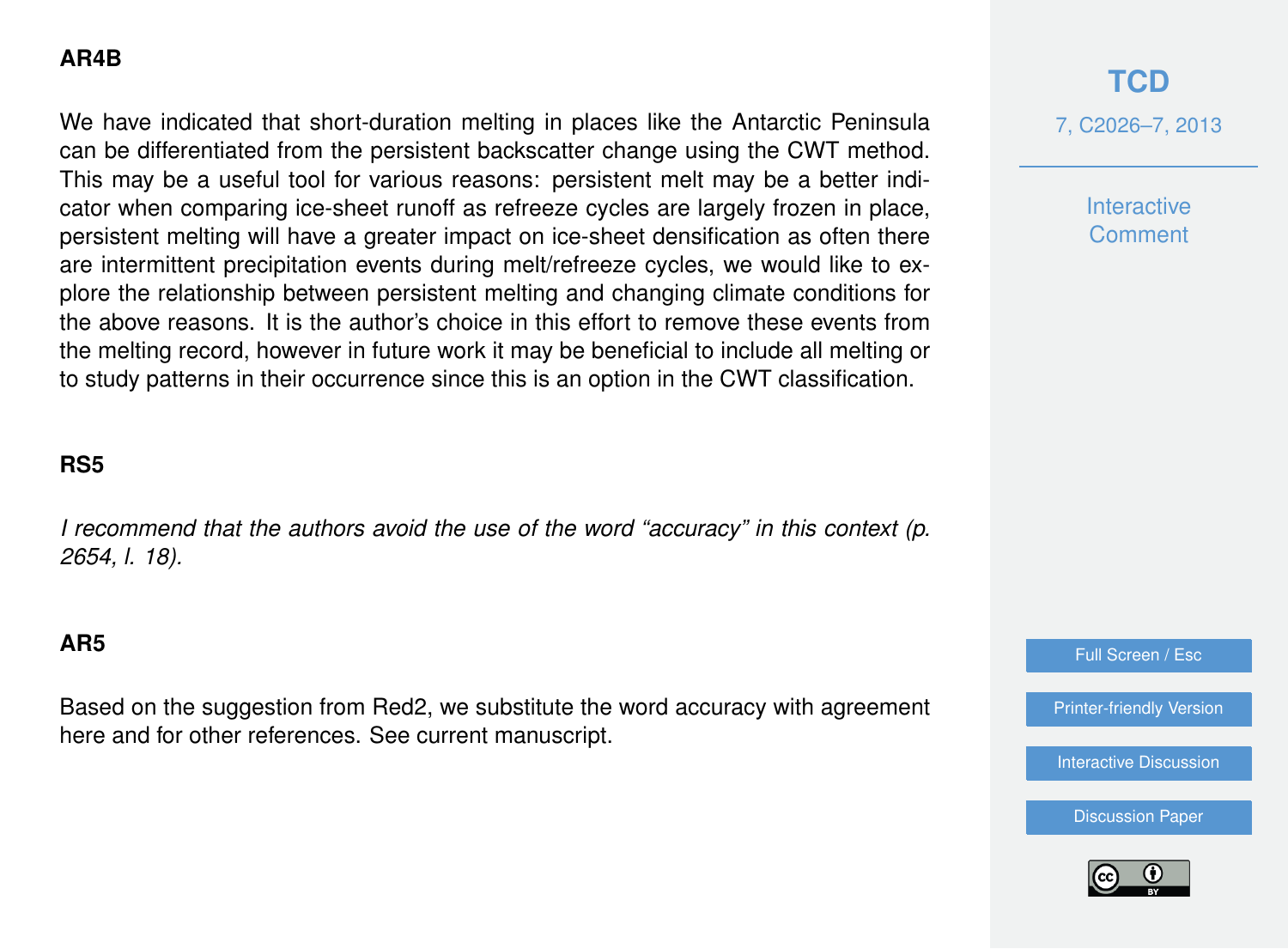*I was surprised that the MT09 passive microwave method detected so much more melt (p. 2656, l. 15; p. 2661, l.8; Figure 8). The authors state that the reason for the difference in the active and passive microwave results is due to the difference in spatial scale of the passive microwave and enhanced resolution scatterometer data (p. 2657, l. 10). However, it is not clear to me why there is such a large difference in the M+30K and MT09 passive microwave results.*

#### **AR6**

MT09 is based on a fixed LWC value where M+30K can detect different wet snow conditions with different LWC values, depending on the initial value of the dry snow brightness temperature. This is explained in MT09 and it is the reason for the different sensitivity as well.

#### **RS7**

*The results from Table 1 indicate that the fixed threshold generally does a better job at capturing the melt duration at most stations. This should be acknowledged in the abstract. This does not detract from the overall findings, as the authors acknowledge (p. 2661, l. 3).*

# **[TCD](http://www.the-cryosphere-discuss.net)**

7, C2026–7, 2013

**Interactive Comment** 

Full Screen / Esc

[Printer-friendly Version](http://www.the-cryosphere-discuss.net/7/C2026/2013/tcd-7-C2026-2013-print.pdf)

[Interactive Discussion](http://www.the-cryosphere-discuss.net/7/2635/2013/tcd-7-2635-2013-discussion.html)